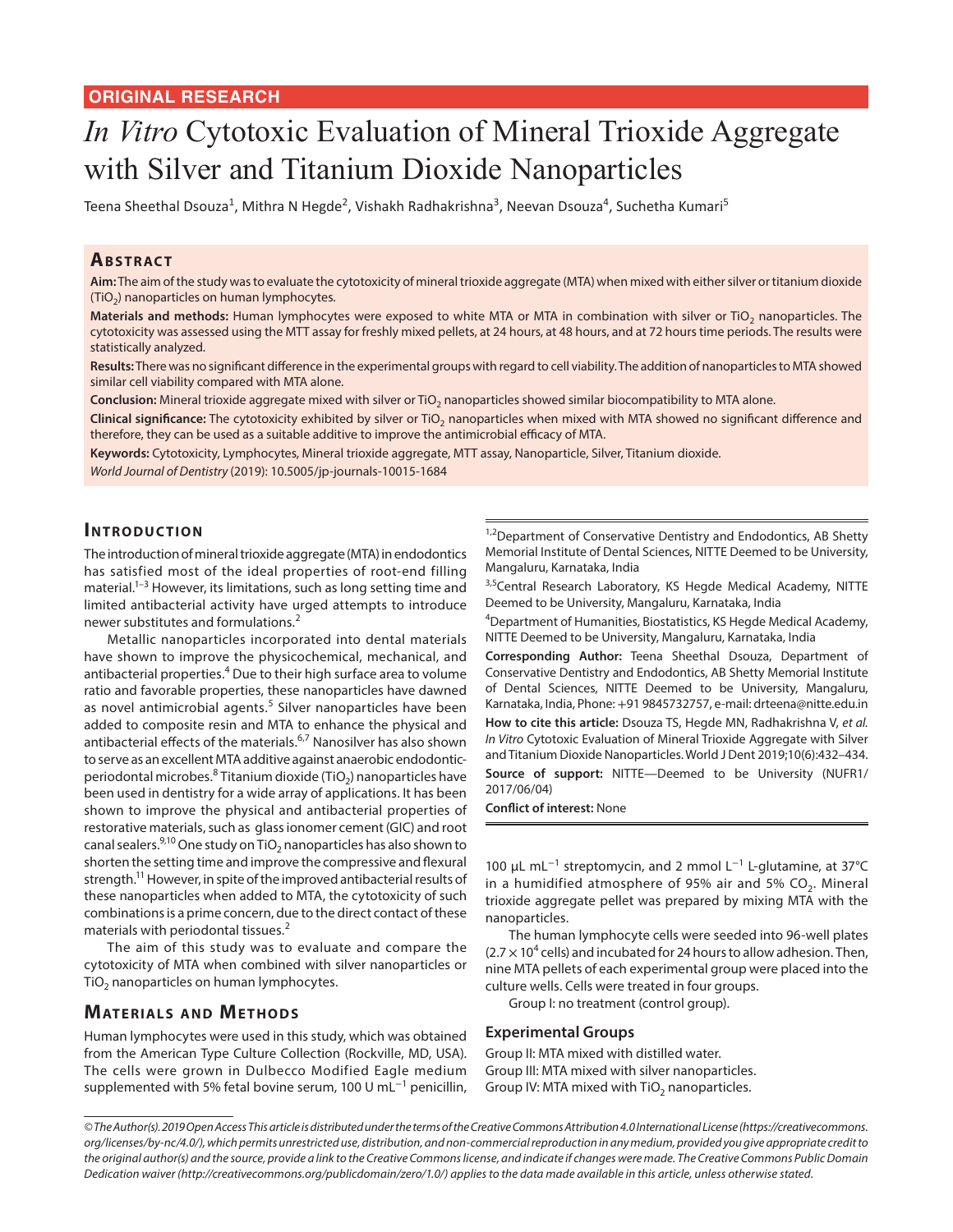Mineral trioxide aggregate pellets were tested at 0 hour (freshly mixed) after 24, 48, and 72 hours incubation for cytotoxicity by MTT assay. Spectroscopic absorbance (optical density) was measured at 630 nm using an ELISA microplate reader.

The results were evaluated by one-way analysis of variance. The mean differences between the groups were compared by Tukey honestly significant difference *post hoc* test. Differences were considered significant at *p* < 0.001 (Table 1).

# **RESULTS**

For freshly mixed samples, there was a statistically significant difference between the control group and the experimental groups. However, there was no significant difference between the experimental groups except between groups III and IV (*p* < 0.001) (Table 2).

After 72 hours of incubation, the difference between the experimental groups was not statistically significant (*p* < 0.001) (Tables 3 and 4).

## **Discussion**

Metallic nanoparticles have been used in dentistry since recently in various restorative materials; they have been proven to contribute largely to the enhancement of the bacteriostatic and bactericidal properties.<sup>1</sup>

The addition of nanoparticles to MTA and other calcium silicate-based cement has been shown to improve its antibacterial activity. Samiei et al. observed that MTA mixed with silver nanoparticles enhanced antimicrobial effects against various

#### **Table 1:** For freshly mixed cement pellets analysis of variance (ANOVA)

microbial species.<sup>7</sup> The antibacterial and physicochemical properties of TiO<sub>2</sub> nanoparticles have also been well-documented. Mouthrinses containing TiO<sub>2</sub> nanoparticles are be effective against *Streptococcus mutans* and *Streptococcus sanguis*. 12 However, the clinical success of a biomaterial largely and solely depends on the reaction of the host tissue to the material. The biocompatibility of MTA alone has been reported to be favourable with dental pulp and fibroblast cells in previous literature.<sup>13,14</sup> The cytotoxic reactions that occur in the host tissues with the addition of these nanoparticles needs to be evaluated. The cytotoxicity of the experimental groups was analysed using the MTT assay. 3-(4,5-Dimethylthiazol-2-yl)-2,5-diphenyl tetrazolium bromide (MTT) depends upon the capacity of mitochondrial dehydrogenase enzyme to convert the water-soluble tetrazolium salt into dark blue formazan crystals. Cell viability depends on the quantity of formazan that is produced in the reaction.<sup>15</sup> Greater the optical density value, the greater the survival of lymphocytes and less toxic is the material. The cell lines that were used in this study were human lymphocytes. The advantage of using these cell lines is that they are karyotypically normal human cells and claim to be standard indicators for any systemic burden by exposure factors.<sup>16</sup> Therefore, human lymphocytes were chosen in the present study.

In our study, for the freshly mixed samples, the cell viability of MTA mixed with silver or  $TiO<sub>2</sub>$  nanoparticles showed a statistically significant difference. However, the cytotoxicity exhibited by the set cement experimental groups with silver and  $TiO<sub>2</sub>$  nanoparticles at 72 hours, was similar to that of MTA alone. This is in accordance with the study by Samiei et al., in which the incorporation of TiO<sub>2</sub> nanoparticles to MTA showed to have no negative effect on the biocompatibility of MTA.<sup>1</sup> However, there are certain contradictory

|       |    | Mean     | SD        | Minimum | Maximum |
|-------|----|----------|-----------|---------|---------|
|       |    | 0.391291 | 0.0655917 | 0.2912  | 0.4749  |
|       |    | 0.248958 | 0.0545548 | 0.1722  | 0.3038  |
| 3     |    | 0.211788 | 0.0163765 | 0.1949  | 0.2350  |
| 4     |    | 0.378183 | 0.1050941 | 0.2311  | 0.5164  |
| Total | 36 | 0.307555 | 0.1028419 | 0.1722  | 0.5164  |

*F* = 15.881; *p* < 0.001

#### **Table 2:** *Post hoc* test

| (I) group | $(J)$ group | Mean difference (I-J) | p value | 95% confidence interval |             |
|-----------|-------------|-----------------------|---------|-------------------------|-------------|
|           |             |                       |         | Lower bound             | Upper bound |
|           |             | 0.1423328             | 0.001   | 0.055259                | 0.229407    |
|           |             | 0.1795028             | 0.001   | 0.092429                | 0.266577    |
|           | 4           | 0.0131078             | 0.977   | $-0.073966$             | 0.100182    |
| 2         |             | 0.0371700             | 0.658   | $-0.049904$             | 0.124244    |
|           | 4           | $-0.1292250$          | 0.002   | $-0.216299$             | $-0.042151$ |
| 3         | 4           | $-0.1663950$          | 0.001   | $-0.253469$             | $-0.079321$ |

#### **Table 3:** Set cement pellets after 72 hours

|       |    | Mean     | SD        | Minimum | Maximum |
|-------|----|----------|-----------|---------|---------|
|       |    | 0.391291 | 0.0655917 | 0.2912  | 0.4749  |
|       |    | 0.286215 | 0.0558910 | 0.2270  | 0.3928  |
| 3     |    | 0.225848 | 0.0317397 | 0.1775  | 0.2778  |
| 4     |    | 0.219333 | 0.0214186 | 0.1834  | 0.2479  |
| Total | 36 | 0.280672 | 0.0832305 | 0.1775  | 0.4749  |